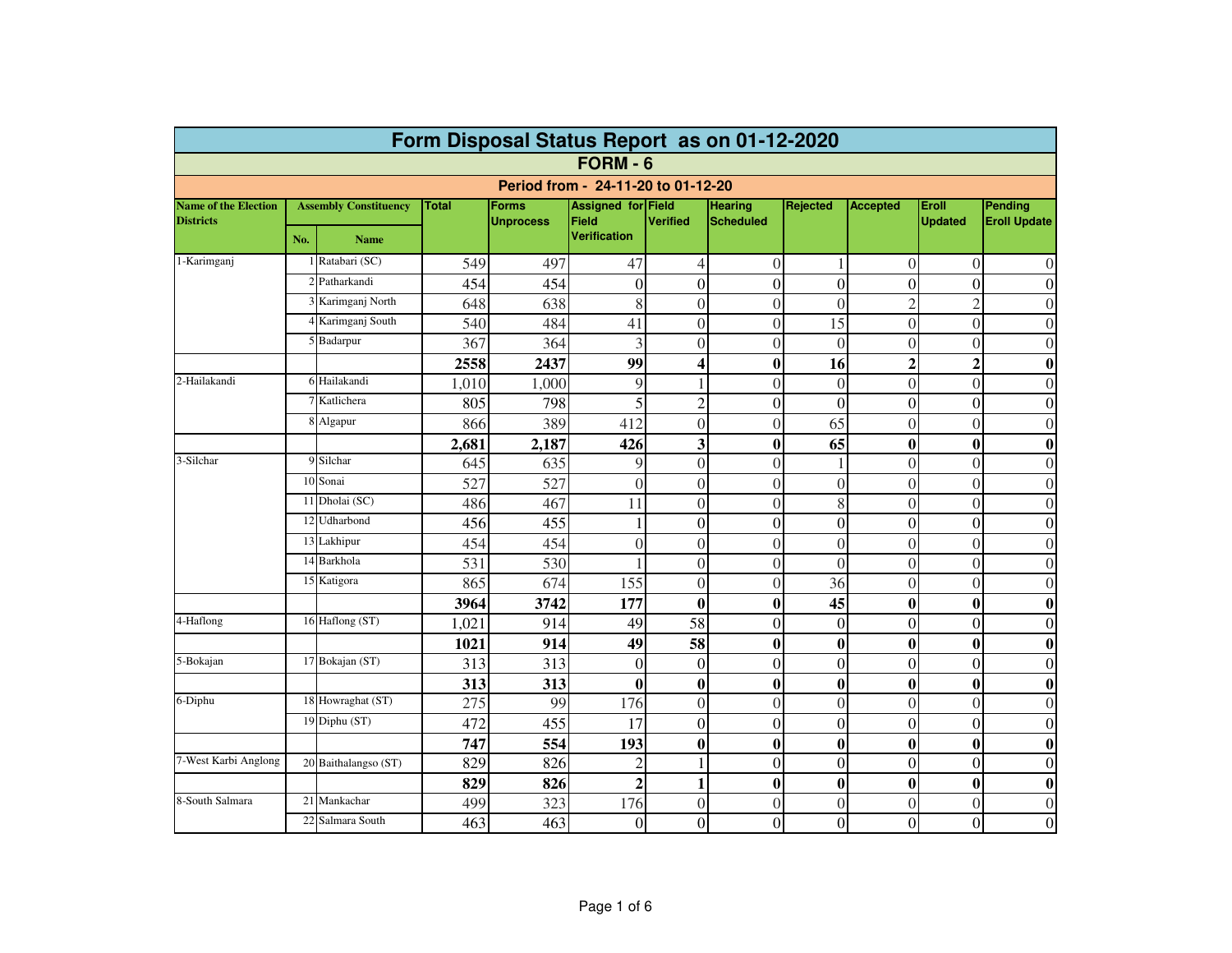| <b>Name of the Election</b><br><b>Districts</b> | <b>Assembly Constituency</b> |                             | <b>Total</b> | <b>Forms</b><br><b>Unprocess</b> | Assigned for Field<br><b>Field</b> | <b>Verified</b>          | <b>Hearing</b><br><b>Scheduled</b> | Rejected         | Accepted         | Eroll<br><b>Updated</b> | Pending<br><b>Eroll Update</b> |
|-------------------------------------------------|------------------------------|-----------------------------|--------------|----------------------------------|------------------------------------|--------------------------|------------------------------------|------------------|------------------|-------------------------|--------------------------------|
|                                                 | No.                          | <b>Name</b>                 |              |                                  | Verification                       |                          |                                    |                  |                  |                         |                                |
|                                                 |                              |                             | 962          | 786                              | 176                                | $\bf{0}$                 | $\bf{0}$                           | $\bf{0}$         | $\bf{0}$         | $\boldsymbol{0}$        | $\bf{0}$                       |
| 9-Dhubri                                        | 23                           | Dhubri                      | 1,788        | 1,575                            | 212                                |                          | $\theta$                           | $\Omega$         | $\Omega$         | $\Omega$                | $\Omega$                       |
|                                                 | 24                           | Gauripur                    | 1,585        | 1,402                            | 183                                | $\mathbf{0}$             | $\theta$                           | $\mathbf{0}$     | $\theta$         | $\Omega$                | 0                              |
|                                                 |                              | 25 Golakganj                | 1,272        | 1,112                            | 159                                | $\boldsymbol{0}$         | $\theta$                           | $\boldsymbol{0}$ |                  |                         | $\theta$                       |
|                                                 |                              |                             | 4,645        | 4,089                            | 554                                | 1                        | $\bf{0}$                           | $\bf{0}$         | 1                | 1                       | 0                              |
| 10-Bilasipara                                   |                              | 26 Bilasipara West          | 613          | 613                              | $\theta$                           | $\overline{0}$           | $\Omega$                           | $\overline{0}$   | $\overline{0}$   | $\theta$                | 0                              |
|                                                 |                              | 27 Bilasipara East          | 910          | 385                              | 478                                | 25                       | $\theta$                           | 22               | $\Omega$         | $\Omega$                | $\theta$                       |
|                                                 |                              |                             | 1523         | 998                              | 478                                | 25                       | $\bf{0}$                           | 22               | $\bf{0}$         | $\boldsymbol{0}$        | $\bf{0}$                       |
| 11-Gossaigaon                                   |                              | 28 Gossaigaon               | 1,316        | 573                              | 743                                | $\boldsymbol{0}$         | $\mathbf{0}$                       | $\boldsymbol{0}$ | $\boldsymbol{0}$ | $\theta$                | $\overline{0}$                 |
|                                                 | 29                           | Kokrajhar West (ST)         | 1,100        | 480                              | 620                                | $\boldsymbol{0}$         | $\theta$                           | $\Omega$         | $\Omega$         | $\Omega$                | $\theta$                       |
|                                                 |                              |                             | 2,416        | 1,053                            | 1,363                              | $\boldsymbol{0}$         | $\bf{0}$                           | $\bf{0}$         | $\bf{0}$         | $\mathbf{0}$            | $\bf{0}$                       |
| 12-Kokrajhar                                    |                              | 30 Kokrajhar East (ST)      | 1,101        | 572                              | 70                                 | $\overline{\mathcal{L}}$ | $\boldsymbol{0}$                   | 4                | 451              | 451                     | $\boldsymbol{0}$               |
|                                                 |                              |                             | <b>1101</b>  | 572                              | 70                                 | 4                        | $\bf{0}$                           | 4                | 451              | 451                     | $\bf{0}$                       |
| 13-Chirang                                      | 31                           | Sidli (ST)                  | 728          | 728                              | $\boldsymbol{0}$                   | $\overline{0}$           | $\boldsymbol{0}$                   | $\boldsymbol{0}$ | $\overline{0}$   | $\Omega$                | $\boldsymbol{0}$               |
|                                                 |                              |                             | 728          | 728                              | $\bf{0}$                           | $\boldsymbol{0}$         | $\bf{0}$                           | $\bf{0}$         | $\bf{0}$         | $\mathbf{0}$            | 0                              |
| 14-Bijni                                        |                              | 33 Bijni                    | 323          | 228                              | 12                                 | 82                       | $\theta$                           |                  | $\mathbf{0}$     | $\Omega$                | $\theta$                       |
|                                                 |                              |                             | 323          | 228                              | 12                                 | 82                       | $\bf{0}$                           | 1                | $\bf{0}$         | $\boldsymbol{0}$        | $\bf{0}$                       |
| 15-Bogaigaon                                    |                              | 32 Bongaigaon               | 953          | 305                              | 609                                | $\mathbf{0}$             | $\theta$                           | 39               | $\mathbf{0}$     | $\Omega$                | $\theta$                       |
|                                                 |                              |                             | 953          | 305                              | 609                                | $\boldsymbol{0}$         | $\bf{0}$                           | 39               | $\bf{0}$         | $\boldsymbol{0}$        | $\bf{0}$                       |
|                                                 | 34                           | Abhayapuri North            | 990          | 187                              | 803                                | $\theta$                 | $\theta$                           | $\overline{0}$   | $\Omega$         | $\Omega$                | $\Omega$                       |
| 16-North Salmara                                | 35                           | Abhayapuri<br>South<br>(SC) | 1,260        | 94                               | 1,166                              | $\overline{0}$           | $\Omega$                           | $\Omega$         | $\Omega$         | $\Omega$                | $\Omega$                       |
|                                                 |                              |                             | 2250         | 281                              | 1969                               | $\bf{0}$                 | $\bf{0}$                           | $\bf{0}$         | $\bf{0}$         | $\mathbf{0}$            | 0                              |
| 17-Goalpara                                     | 36                           | Dudhnai (ST)                | 202          | 185                              | 12                                 | $\overline{0}$           | $\overline{0}$                     | $\overline{0}$   | 5                | 5                       | $\theta$                       |
|                                                 | 37                           | Goalpara East               | 752          | 680                              | 72                                 | $\overline{0}$           | $\theta$                           | $\mathbf{0}$     | $\mathbf{0}$     | $\theta$                | $\theta$                       |
|                                                 |                              | 38 Goalpara West            | 606          | 577                              | 29                                 | $\mathbf{0}$             | $\theta$                           | $\mathbf{0}$     | $\theta$         | $\theta$                | $\theta$                       |
|                                                 | 39                           | Jaleswar                    | 529          | 529                              | $\mathbf{0}$                       | $\boldsymbol{0}$         | $\boldsymbol{0}$                   | $\mathbf{0}$     | $\mathbf{0}$     | $\theta$                | $\boldsymbol{0}$               |
|                                                 |                              |                             | 2089         | 1971                             | 113                                | $\bf{0}$                 | $\bf{0}$                           | $\bf{0}$         | 5                | 5                       | $\bf{0}$                       |
| 18-Barpeta                                      | 40                           | Sorbhog                     | 71           | 70                               | $\boldsymbol{0}$                   | 1                        | $\overline{0}$                     | $\mathbf{0}$     | $\overline{0}$   | $\Omega$                | $\theta$                       |
|                                                 | 43                           | Barpeta                     | 109          | 102                              | 7                                  | $\theta$                 | $\theta$                           | $\theta$         | $\theta$         | $\Omega$                | $\theta$                       |
|                                                 | 44                           | Jania                       | 472          | 108                              | $\overline{0}$                     | 149                      | $\theta$                           | $\mathbf{0}$     | 215              | 215                     | $\Omega$                       |
|                                                 | 45                           | Baghbar                     | 142          | 142                              | $\boldsymbol{0}$                   | $\boldsymbol{0}$         | $\theta$                           | $\mathbf{0}$     | $\boldsymbol{0}$ | $\Omega$                | $\overline{0}$                 |
|                                                 | 46                           | Sarukhetri                  | 85           | 85                               | $\theta$                           | $\theta$                 | $\Omega$                           | $\Omega$         | $\theta$         | $\Omega$                | $\theta$                       |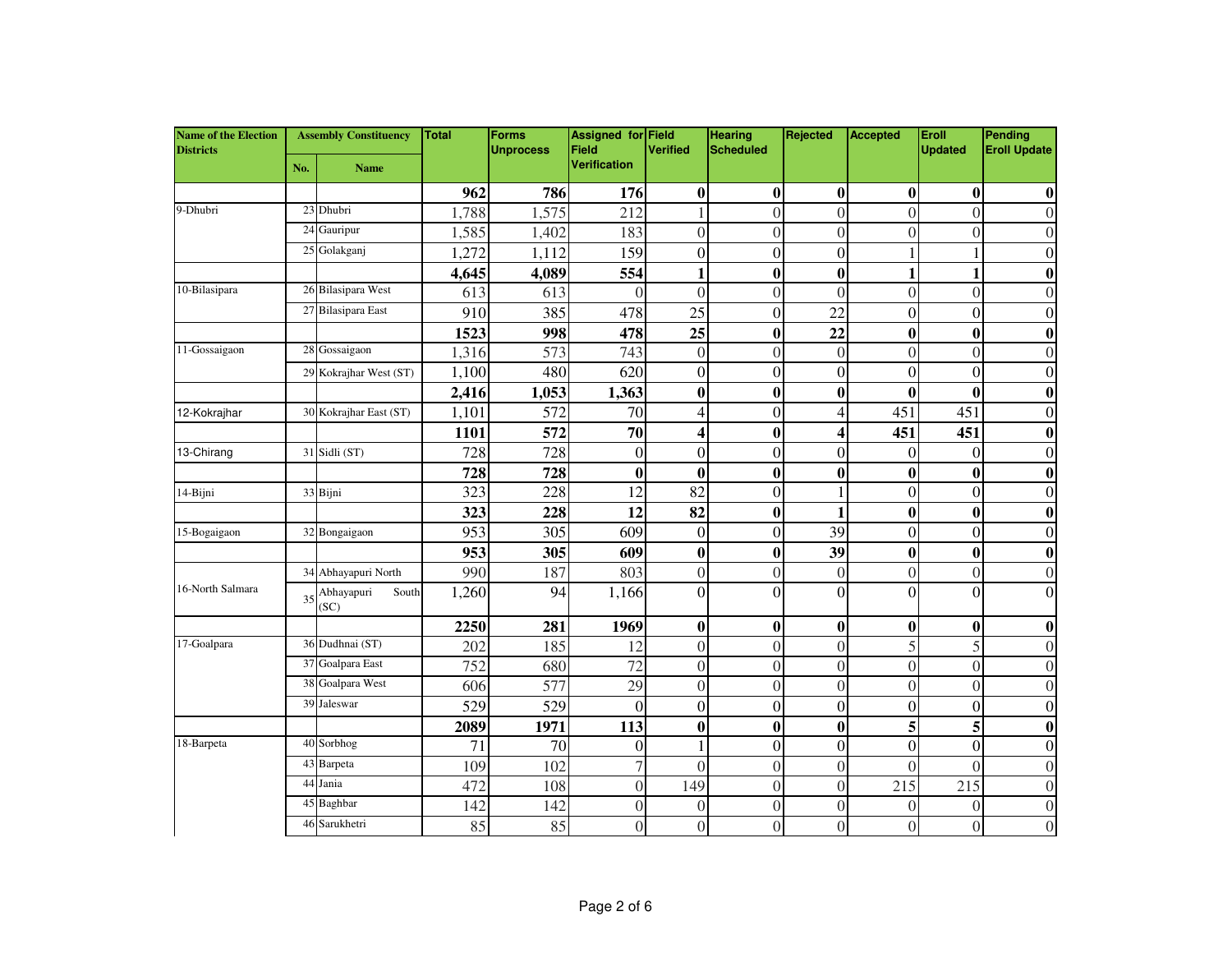| <b>Name of the Election</b><br><b>Districts</b> | <b>Assembly Constituency</b> |                   | Total | <b>Forms</b><br><b>Unprocess</b> | <b>Assigned for Field</b><br>Field | <b>Verified</b>  | <b>Hearing</b><br><b>Scheduled</b> | Rejected       | Accepted         | Eroll<br><b>Updated</b> | Pending<br><b>Eroll Update</b> |
|-------------------------------------------------|------------------------------|-------------------|-------|----------------------------------|------------------------------------|------------------|------------------------------------|----------------|------------------|-------------------------|--------------------------------|
|                                                 | No.                          | <b>Name</b>       |       |                                  | <b>Verification</b>                |                  |                                    |                |                  |                         |                                |
|                                                 |                              | 47 Chenga         | 46    | 46                               | $\boldsymbol{0}$                   | $\overline{0}$   | $\overline{0}$                     | $\overline{0}$ | $\Omega$         | $\Omega$                | $\theta$                       |
|                                                 |                              |                   | 925   | 553                              | 7                                  | 150              | $\bf{0}$                           | $\bf{0}$       | 215              | 215                     | $\bf{0}$                       |
| 19-Bajali                                       |                              | 41 Bhabanipur     | 300   | 237                              | 63                                 | $\mathbf{0}$     | $\overline{0}$                     | $\overline{0}$ | $\Omega$         | $\theta$                | $\theta$                       |
|                                                 | 42                           | Patachar Kuchi    | 230   | 118                              | 112                                | $\mathbf{0}$     | $\overline{0}$                     | $\mathbf{0}$   | $\overline{0}$   | $\theta$                | $\theta$                       |
|                                                 |                              |                   | 530   | 355                              | 175                                | $\boldsymbol{0}$ | $\bf{0}$                           | $\bf{0}$       | $\bf{0}$         | $\boldsymbol{0}$        | $\bf{0}$                       |
| 20-Kamrup                                       |                              | 48 Boko (SC)      | 473   | 310                              | 131                                | $\overline{0}$   | $\overline{0}$                     | 32             | $\mathbf{0}$     | $\theta$                | $\overline{0}$                 |
|                                                 |                              | 49 Chaygaon       | 424   | 305                              | 108                                | $\boldsymbol{0}$ | $\theta$                           | 11             | $\mathbf{0}$     | $\theta$                | $\Omega$                       |
|                                                 |                              | 50 Palasbari      | 279   | 177                              | 89                                 | $\overline{0}$   | $\theta$                           | 13             | $\mathbf{0}$     | $\theta$                | $\theta$                       |
|                                                 |                              | 55 Hajo           | 33    | 21                               | 8                                  | $\boldsymbol{0}$ | $\theta$                           | $\overline{4}$ | $\theta$         | $\theta$                | $\theta$                       |
|                                                 |                              |                   | 1209  | 813                              | 336                                | $\boldsymbol{0}$ | $\bf{0}$                           | 60             | $\bf{0}$         | $\boldsymbol{0}$        | $\bf{0}$                       |
| 21-Rangiya                                      |                              | 56 Kamalpur       | 234   | 232                              | $\overline{2}$                     | $\overline{0}$   | $\theta$                           | $\mathbf{0}$   | $\theta$         | $\theta$                | $\Omega$                       |
|                                                 |                              | 57 Rangiya        | 237   | 228                              | $\overline{7}$                     | $\overline{2}$   | $\mathbf{0}$                       | $\mathbf{0}$   | $\boldsymbol{0}$ | $\theta$                | $\theta$                       |
|                                                 |                              |                   | 471   | 460                              | 9                                  | $\overline{2}$   | $\bf{0}$                           | $\bf{0}$       | $\bf{0}$         | $\boldsymbol{0}$        | 0                              |
| 22-Kamrup Metro                                 |                              | 51 Jalukbari      | 755   | 755                              | $\mathbf{0}$                       | $\overline{0}$   | $\theta$                           | $\overline{0}$ | $\Omega$         | $\Omega$                | $\Omega$                       |
|                                                 |                              | 52 Dispur         | 1,588 | 1,588                            | $\boldsymbol{0}$                   | $\mathbf{0}$     | $\overline{0}$                     | $\mathbf{0}$   | $\Omega$         | $\theta$                | $\theta$                       |
|                                                 |                              | 53 Gauhati East   | 958   | 958                              | $\boldsymbol{0}$                   | $\mathbf{0}$     | $\theta$                           | $\Omega$       | $\Omega$         | $\Omega$                | $\Omega$                       |
|                                                 | 54                           | Gauhati West      | 1,086 | 1,082                            | 3                                  | $\overline{0}$   | $\overline{0}$                     | $\overline{0}$ | 1                |                         | $\Omega$                       |
|                                                 |                              |                   | 4387  | 4383                             | 3                                  | $\boldsymbol{0}$ | $\bf{0}$                           | $\bf{0}$       | 1                | 1                       | 0                              |
| 23-Nalbari                                      |                              | 59 Nalbari        | 393   | 393                              | $\boldsymbol{0}$                   | $\overline{0}$   | $\theta$                           | $\mathbf{0}$   | $\mathbf{0}$     | $\theta$                | $\Omega$                       |
|                                                 |                              | 60 Barkhetry      | 355   | 355                              | $\boldsymbol{0}$                   | $\overline{0}$   | $\overline{0}$                     | $\overline{0}$ | $\overline{0}$   | $\theta$                | $\theta$                       |
|                                                 |                              | 61 Dharmapur      | 180   | 180                              | $\boldsymbol{0}$                   | $\overline{0}$   | $\mathbf{0}$                       | $\mathbf{0}$   | $\overline{0}$   | $\theta$                | $\overline{0}$                 |
|                                                 |                              |                   | 928   | 928                              | $\bf{0}$                           | $\boldsymbol{0}$ | $\bf{0}$                           | $\bf{0}$       | $\bf{0}$         | $\boldsymbol{0}$        | $\bf{0}$                       |
| 24-Baksa                                        |                              | 58 Tamulpur       | 285   | 285                              | $\overline{0}$                     | $\overline{0}$   | $\overline{0}$                     | $\mathbf{0}$   | $\mathbf{0}$     | $\theta$                | $\theta$                       |
|                                                 | 62                           | Barama (ST)       | 476   | 466                              | 10                                 | $\overline{0}$   | $\overline{0}$                     | $\overline{0}$ | $\mathbf{0}$     | $\theta$                | $\theta$                       |
|                                                 |                              | 63 Chapaguri (ST) | 419   | 412                              | 7                                  | $\boldsymbol{0}$ | $\boldsymbol{0}$                   | $\mathbf{0}$   | $\mathbf{0}$     | $\mathbf{0}$            | $\boldsymbol{0}$               |
|                                                 |                              |                   | 1180  | 1163                             | 17                                 | $\boldsymbol{0}$ | $\bf{0}$                           | $\bf{0}$       | $\bf{0}$         | $\bf{0}$                | $\bf{0}$                       |
| 25-Udalguri                                     |                              | 64 Panery         | 204   | 126                              | 59                                 | $\overline{0}$   | $\theta$                           | 19             | $\Omega$         | $\Omega$                | $\Omega$                       |
|                                                 |                              | 69 Udalguri (ST)  | 233   | 214                              | 12                                 | $\mathbf{0}$     | $\boldsymbol{0}$                   | $\overline{4}$ | 3                | 3                       | $\theta$                       |
|                                                 |                              | 70 Majbat         | 259   | 165                              | 71                                 | $\overline{0}$   | $\theta$                           | 22             | 1                |                         | $\theta$                       |
|                                                 |                              |                   | 696   | 505                              | 142                                | $\bf{0}$         | $\bf{0}$                           | 45             | 4                | $\Delta$                | $\bf{0}$                       |
| 26-Mangaldoi                                    | 65                           | Kalaigaon         | 615   | 595                              | $\overline{0}$                     | $\mathbf{0}$     | 13                                 | $\theta$       | 7                |                         | $\Omega$                       |
|                                                 | 66                           | Sipajhar          | 545   | 436                              | 45                                 | 51               | $\Omega$                           | $\mathbf{0}$   | 13               | 13                      | $\Omega$                       |
|                                                 |                              | 67 Mangaldoi (SC) | 1,070 | 527                              | 32                                 | 179              | 289                                | $\overline{0}$ | 43               | 43                      | $\boldsymbol{0}$               |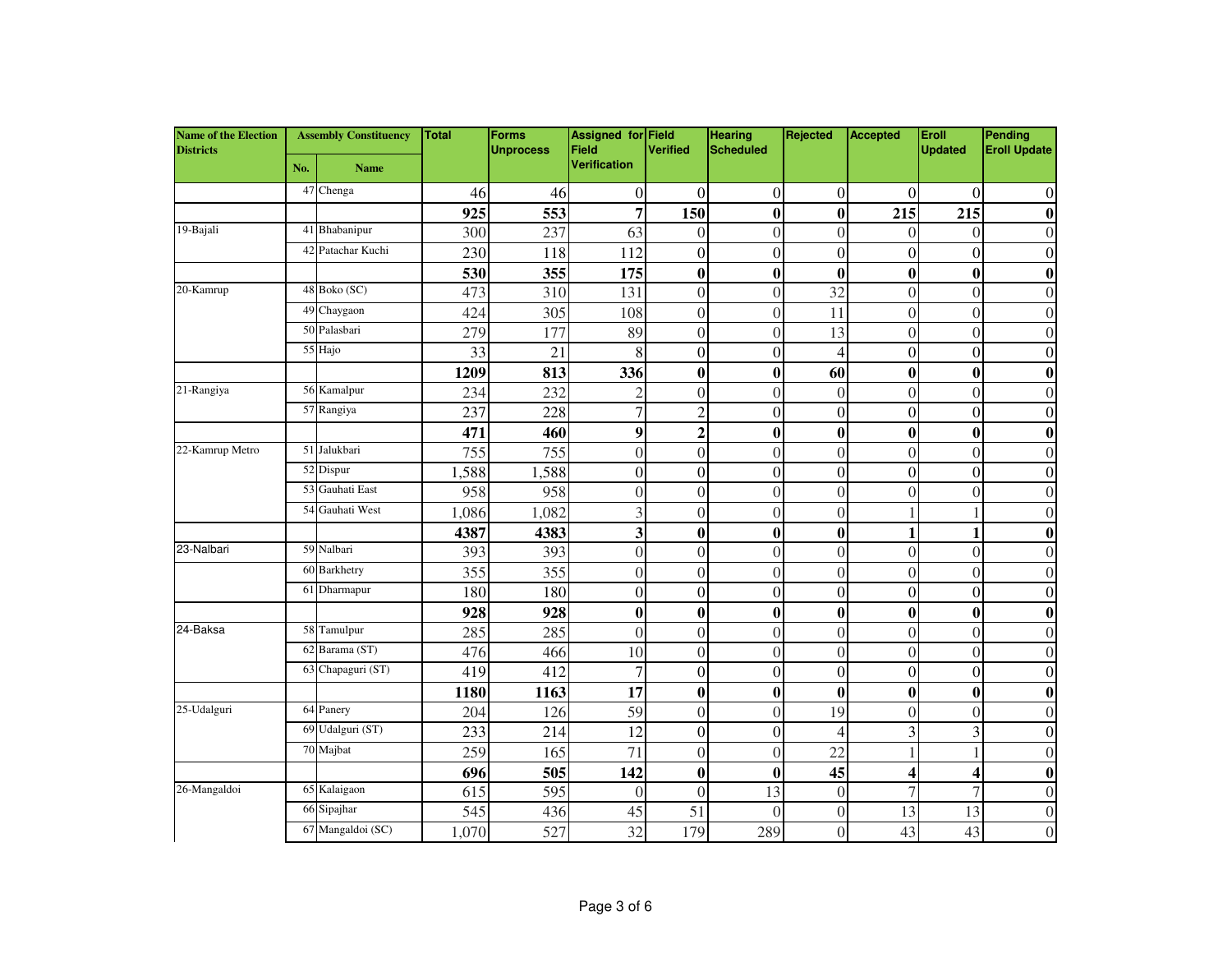| <b>Name of the Election</b><br><b>Districts</b> | <b>Assembly Constituency</b> |                  | <b>Total</b> | Forms<br><b>Unprocess</b> | <b>Assigned for Field</b><br>Field | <b>Verified</b>  | <b>Hearing</b><br><b>Scheduled</b> | Rejected         | Accepted         | Eroll<br><b>Updated</b> | Pending<br><b>Eroll Update</b> |
|-------------------------------------------------|------------------------------|------------------|--------------|---------------------------|------------------------------------|------------------|------------------------------------|------------------|------------------|-------------------------|--------------------------------|
|                                                 | No.                          | <b>Name</b>      |              |                           | <b>Verification</b>                |                  |                                    |                  |                  |                         |                                |
|                                                 |                              | 68 Dalgaon       | 1,343        | 765                       | 561                                | $\overline{0}$   | $\overline{2}$                     | 1                | 14               | 14                      | $\boldsymbol{0}$               |
|                                                 |                              |                  | 3573         | 2323                      | 638                                | 230              | 304                                | 1                | 77               | 77                      | $\bf{0}$                       |
| 27-Tezpur                                       |                              | 71 Dhekiajuli    | 380          | 39                        | 261                                | $\overline{0}$   | $\overline{0}$                     | 80               | $\overline{0}$   | $\mathbf{0}$            | $\overline{0}$                 |
|                                                 |                              | 72 Barchalla     | 238          | 217                       | 21                                 | $\overline{0}$   | $\theta$                           | $\Omega$         | $\Omega$         | $\theta$                | $\Omega$                       |
|                                                 |                              | 73 Tezpur        | 206          | $\overline{54}$           | $\overline{72}$                    | $\overline{0}$   | $\theta$                           | 80               | $\mathbf{0}$     | $\theta$                | $\theta$                       |
|                                                 |                              | 74 Rangapara     | 349          | 131                       | 191                                | $\overline{0}$   | $\theta$                           | 27               | $\overline{0}$   | $\theta$                | $\theta$                       |
|                                                 |                              | 75 Sootea        | 575          | 26                        | 517                                | $\overline{0}$   | $\theta$                           | 32               | $\boldsymbol{0}$ | $\theta$                | $\theta$                       |
|                                                 |                              |                  | 1748         | 467                       | 1062                               | $\boldsymbol{0}$ | $\bf{0}$                           | 219              | $\bf{0}$         | $\mathbf{0}$            | $\bf{0}$                       |
| 28-Biswanath Chariali                           |                              | 76 Biswanath     | 517          | 390                       | 127                                | $\overline{0}$   | $\theta$                           | $\overline{0}$   | $\mathbf{0}$     | $\theta$                | $\theta$                       |
|                                                 |                              | 77 Behali        | 333          | 286                       | 47                                 | $\boldsymbol{0}$ | $\overline{0}$                     | $\mathbf{0}$     | $\mathbf{0}$     | $\theta$                | $\overline{0}$                 |
|                                                 |                              |                  | 850          | 676                       | 174                                | $\boldsymbol{0}$ | $\bf{0}$                           | $\bf{0}$         | $\bf{0}$         | $\bf{0}$                | $\bf{0}$                       |
| 29-Gohpur                                       |                              | 78 Gohpur        | 287          | 242                       | 44                                 | $\boldsymbol{0}$ | $\boldsymbol{0}$                   | $\mathbf{0}$     | $\mathbf{0}$     | $\mathbf{0}$            | $\boldsymbol{0}$               |
|                                                 |                              |                  | 287          | 242                       | 44                                 | $\bf{0}$         | $\bf{0}$                           | $\bf{0}$         | $\bf{0}$         | $\mathbf{0}$            | $\bf{0}$                       |
| 30-Morigaon                                     |                              | 79 Jagiroad (SC) | 349          | 82                        | 192                                | $\overline{4}$   | $\theta$                           | 56               | 15               | $\theta$                | 15                             |
|                                                 |                              | 80 Marigaon      | 386          | 347                       | 8                                  | 30               | $\boldsymbol{0}$                   | $\mathbf{0}$     | 1                |                         | $\mathbf{0}$                   |
|                                                 |                              | 81 Laharighat    | 461          | 351                       | 87                                 | 21               | $\theta$                           | $\theta$         | $\overline{2}$   | $\mathfrak{D}$          | $\theta$                       |
|                                                 |                              |                  | 1196         | 780                       | 287                                | 55               | $\bf{0}$                           | 56               | 18               | 3                       | 15                             |
| 31-Nagaon                                       | 82                           | Raha (SC)        | 48           | 48                        | $\overline{0}$                     | $\boldsymbol{0}$ | $\theta$                           | $\mathbf{0}$     | $\mathbf{0}$     | $\theta$                | $\mathbf{0}$                   |
|                                                 | 83                           | Dhing            | 176          | 176                       | $\boldsymbol{0}$                   | $\overline{0}$   | $\overline{0}$                     | $\overline{0}$   | $\overline{0}$   | $\theta$                | $\overline{0}$                 |
|                                                 | 84                           | Batadroba        | 63           | 63                        | $\boldsymbol{0}$                   | $\boldsymbol{0}$ | $\boldsymbol{0}$                   | $\boldsymbol{0}$ | $\boldsymbol{0}$ | $\theta$                | $\boldsymbol{0}$               |
|                                                 |                              | 85 Rupohihat     | 117          | 117                       | $\boldsymbol{0}$                   | $\boldsymbol{0}$ | $\mathbf{0}$                       | $\boldsymbol{0}$ | $\boldsymbol{0}$ | $\theta$                | $\overline{0}$                 |
|                                                 |                              | 86 Nowgong       | 90           | 90                        | $\overline{0}$                     | $\overline{0}$   | $\overline{0}$                     | $\overline{0}$   | $\overline{0}$   | $\Omega$                | $\overline{0}$                 |
|                                                 | 87                           | Barhampur        | 96           | 96                        | $\boldsymbol{0}$                   | $\overline{0}$   | $\boldsymbol{0}$                   | $\overline{0}$   | $\mathbf{0}$     | $\theta$                | $\theta$                       |
|                                                 |                              | 88 Samaguri      | 53           | 53                        | $\theta$                           | $\mathbf{0}$     | $\theta$                           | $\Omega$         | $\Omega$         | $\theta$                | $\theta$                       |
|                                                 |                              |                  | 643          | 643                       | $\bf{0}$                           | $\bf{0}$         | $\bf{0}$                           | $\bf{0}$         | $\bf{0}$         | $\boldsymbol{0}$        | $\bf{0}$                       |
| 32-Kaliabor                                     |                              | 89 Kaliabor      | 101          | 62                        | 37                                 | $\overline{0}$   | $\overline{0}$                     | $\mathbf{0}$     | $\mathbf{0}$     | $\theta$                | $\overline{0}$                 |
|                                                 |                              |                  | 101          | 62                        | 37                                 | $\boldsymbol{0}$ | $\bf{0}$                           | $\bf{0}$         | $\bf{0}$         | $\boldsymbol{0}$        | $\bf{0}$                       |
| 33-Hojai                                        | 90                           | Jamunamukh       | 601          | 577                       | 24                                 | $\overline{0}$   | $\overline{0}$                     | $\mathbf{0}$     | $\mathbf{0}$     | $\theta$                | $\overline{0}$                 |
|                                                 |                              | 91 Hojai         | 627          | 618                       | 9                                  | $\overline{0}$   | $\mathbf{0}$                       | $\overline{0}$   | $\boldsymbol{0}$ | $\theta$                | $\overline{0}$                 |
|                                                 |                              | 92 Lumding       | 502          | 436                       | 66                                 | $\overline{0}$   | $\theta$                           | $\boldsymbol{0}$ | $\boldsymbol{0}$ | $\theta$                | $\overline{0}$                 |
|                                                 |                              |                  | 1730         | 1631                      | 99                                 | $\bf{0}$         | $\bf{0}$                           | $\bf{0}$         | $\bf{0}$         | $\boldsymbol{0}$        | $\bf{0}$                       |
| 34-Bokakhat                                     |                              | 93 Bokakhat      | 87           | 87                        | $\boldsymbol{0}$                   | $\overline{0}$   | $\overline{0}$                     | $\mathbf{0}$     | $\mathbf{0}$     | $\theta$                | $\boldsymbol{0}$               |
|                                                 |                              |                  | 87           | 87                        | $\bf{0}$                           | $\bf{0}$         | $\bf{0}$                           | $\bf{0}$         | $\bf{0}$         | $\bf{0}$                | $\bf{0}$                       |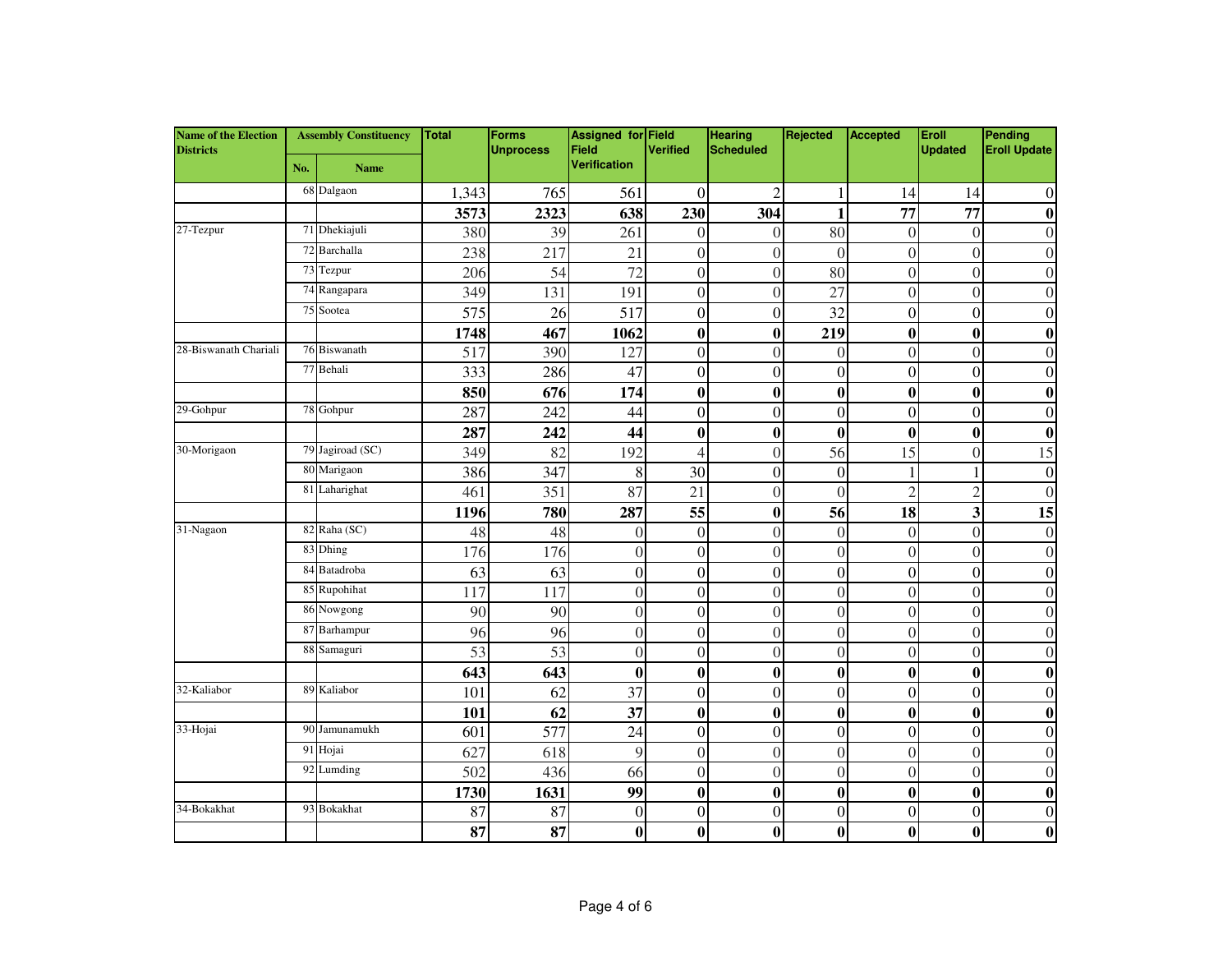| <b>Name of the Election</b><br><b>Districts</b> | <b>Assembly Constituency</b> |                      | Total | Forms<br><b>Unprocess</b> | <b>Assigned for Field</b><br><b>Field</b> | <b>Verified</b>  | <b>Hearing</b><br><b>Scheduled</b> | Rejected         | Accepted         | Eroll<br><b>Updated</b> | Pending<br><b>Eroll Update</b> |
|-------------------------------------------------|------------------------------|----------------------|-------|---------------------------|-------------------------------------------|------------------|------------------------------------|------------------|------------------|-------------------------|--------------------------------|
|                                                 | No.                          | <b>Name</b>          |       |                           | <b>Verification</b>                       |                  |                                    |                  |                  |                         |                                |
| 35-Dhansiri                                     |                              | 94 Sarupathar        | 645   | 238                       | 398                                       | $\boldsymbol{0}$ | $\overline{0}$                     | 9                | $\overline{0}$   | $\Omega$                | $\theta$                       |
|                                                 |                              |                      | 645   | 238                       | 398                                       | $\boldsymbol{0}$ | $\bf{0}$                           | 9                | $\bf{0}$         | $\mathbf{0}$            | $\bf{0}$                       |
| 36-Golaghat                                     |                              | 95 Golaghat          | 491   | 57                        | 179                                       | 208              | $\theta$                           | 47               | $\Omega$         | $\Omega$                | $\Omega$                       |
|                                                 |                              | 96 Khumtai           | 194   | 194                       | $\theta$                                  | $\theta$         | $\theta$                           | $\Omega$         | $\Omega$         | $\theta$                | $\Omega$                       |
|                                                 |                              |                      | 685   | 251                       | 179                                       | 208              | $\bf{0}$                           | 47               | 0                | $\boldsymbol{0}$        | 0                              |
| 37-Jorhat                                       |                              | 97 Dergaon (SC)      | 548   | 546                       | $\overline{c}$                            | $\overline{0}$   | $\Omega$                           | $\theta$         | $\overline{0}$   | $\theta$                | 0                              |
|                                                 | 98                           | Jorhat               | 320   | 313                       | $\overline{7}$                            | $\overline{0}$   | $\overline{0}$                     | $\mathbf{0}$     | $\mathbf{0}$     | $\theta$                | $\theta$                       |
|                                                 |                              | 102 Teok             | 208   | 202                       | $\boldsymbol{0}$                          | 6                | $\overline{0}$                     | $\mathbf{0}$     | $\boldsymbol{0}$ | $\theta$                | $\theta$                       |
|                                                 |                              |                      | 1076  | 1061                      | 9                                         | 6                | $\bf{0}$                           | $\bf{0}$         | $\bf{0}$         | $\boldsymbol{0}$        | $\boldsymbol{0}$               |
| 38-Titabor                                      |                              | 100 Titabar          | 295   | 294                       | $\Omega$                                  | 1                | $\theta$                           | $\theta$         | $\theta$         | $\Omega$                | $\Omega$                       |
|                                                 | 101                          | Mariani              | 411   | 410                       | $\mathbf{0}$                              | $\boldsymbol{0}$ | $\boldsymbol{0}$                   | 1                | $\theta$         | $\theta$                | $\theta$                       |
|                                                 |                              |                      | 706   | 704                       | $\bf{0}$                                  | 1                | $\bf{0}$                           | 1                | $\bf{0}$         | $\boldsymbol{0}$        | 0                              |
| 39-Majuli                                       |                              | 99 Majuli (ST)       | 291   | 200                       | $\overline{10}$                           | 41               | $\overline{0}$                     | $\overline{40}$  | $\overline{0}$   | $\theta$                | $\theta$                       |
|                                                 |                              |                      | 291   | 200                       | 10                                        | 41               | $\bf{0}$                           | 40               | $\bf{0}$         | $\boldsymbol{0}$        | $\bf{0}$                       |
| 40-Sibsagar                                     |                              | 103 Amguri           | 47    | 42                        | 5                                         | $\mathbf{0}$     | $\theta$                           | $\theta$         | $\mathbf{0}$     | $\theta$                | $\theta$                       |
|                                                 |                              | 107 Thowra           | 37    | 37                        | $\boldsymbol{0}$                          | $\boldsymbol{0}$ | $\theta$                           | $\overline{0}$   | $\overline{0}$   | $\theta$                | $\theta$                       |
|                                                 |                              | 108 Sibsagar         | 53    | 52                        |                                           | $\mathbf{0}$     | $\overline{0}$                     | $\mathbf{0}$     | $\overline{0}$   | $\theta$                | $\theta$                       |
|                                                 |                              |                      | 137   | 131                       | 6                                         | $\boldsymbol{0}$ | $\bf{0}$                           | $\bf{0}$         | $\bf{0}$         | $\mathbf{0}$            | 0                              |
| 41-Nazira                                       |                              | 104 Nazira           | 350   | 311                       | 39                                        | $\overline{0}$   | $\mathbf{0}$                       | $\mathbf{0}$     | $\mathbf{0}$     | $\theta$                | $\Omega$                       |
|                                                 |                              |                      | 350   | 311                       | 39                                        | $\bf{0}$         | $\bf{0}$                           | $\bf{0}$         | $\bf{0}$         | $\mathbf{0}$            | $\bf{0}$                       |
| 42-Charaideo (Sonari)                           |                              | 105 Mahmara          | 194   | 190                       | 4                                         | $\overline{0}$   | $\theta$                           | $\mathbf{0}$     | $\mathbf{0}$     | $\theta$                | $\theta$                       |
|                                                 |                              | 106 Sonari           | 398   | 221                       | 169                                       | $\boldsymbol{0}$ | $\overline{0}$                     | 8                | $\mathbf{0}$     | $\theta$                | $\theta$                       |
|                                                 |                              |                      | 592   | 411                       | 173                                       | $\boldsymbol{0}$ | $\bf{0}$                           | 8                | $\bf{0}$         | $\bf{0}$                | $\bf{0}$                       |
| 43-Lakhimpur                                    |                              | 109 Bihpuria         | 350   | 120                       | 145                                       | $\overline{4}$   | $\Omega$                           | 81               | $\Omega$         | $\Omega$                | $\Omega$                       |
|                                                 |                              | 110 Naoboicha        | 1,186 | 97                        | 854                                       | $\overline{0}$   | $\theta$                           | 234              | $\overline{0}$   | $\Omega$                | $\Omega$                       |
|                                                 |                              | 111 Lakhimpur        | 647   | 27                        | 370                                       | 4                | $\theta$                           | 246              | $\Omega$         | $\theta$                | $\theta$                       |
|                                                 |                              |                      | 2183  | 244                       | 1369                                      | 8                | $\bf{0}$                           | 561              | $\bf{0}$         | $\mathbf{0}$            | $\bf{0}$                       |
| 44-Dhakuakhana                                  |                              | 112 Dhakuakhana (ST) | 284   | 265                       | 6                                         | 12               | $\mathbf{0}$                       | $\overline{0}$   |                  |                         | $\theta$                       |
|                                                 |                              |                      | 284   | 265                       | 6                                         | 12               | $\bf{0}$                           | $\bf{0}$         | 1                | $\mathbf{1}$            | $\bf{0}$                       |
| 45-Dhemaji                                      |                              | 113 Dhemaji (ST)     | 333   | 332                       | 0                                         | $\boldsymbol{0}$ | $\mathbf{0}$                       | $\boldsymbol{0}$ |                  |                         | $\theta$                       |
|                                                 |                              |                      | 333   | 332                       | $\boldsymbol{0}$                          | $\boldsymbol{0}$ | $\bf{0}$                           | $\bf{0}$         | 1                | 1                       | 0                              |
| 46-Jonai                                        |                              | 114 Jonai (ST)       | 103   | 81                        | $\overline{2}$                            | $\overline{0}$   | $\Omega$                           | 20               | $\boldsymbol{0}$ | $\Omega$                | $\theta$                       |
|                                                 |                              |                      | 103   | 81                        | $\overline{2}$                            | $\bf{0}$         | 0                                  | 20               | $\bf{0}$         | $\mathbf{0}$            | 0                              |